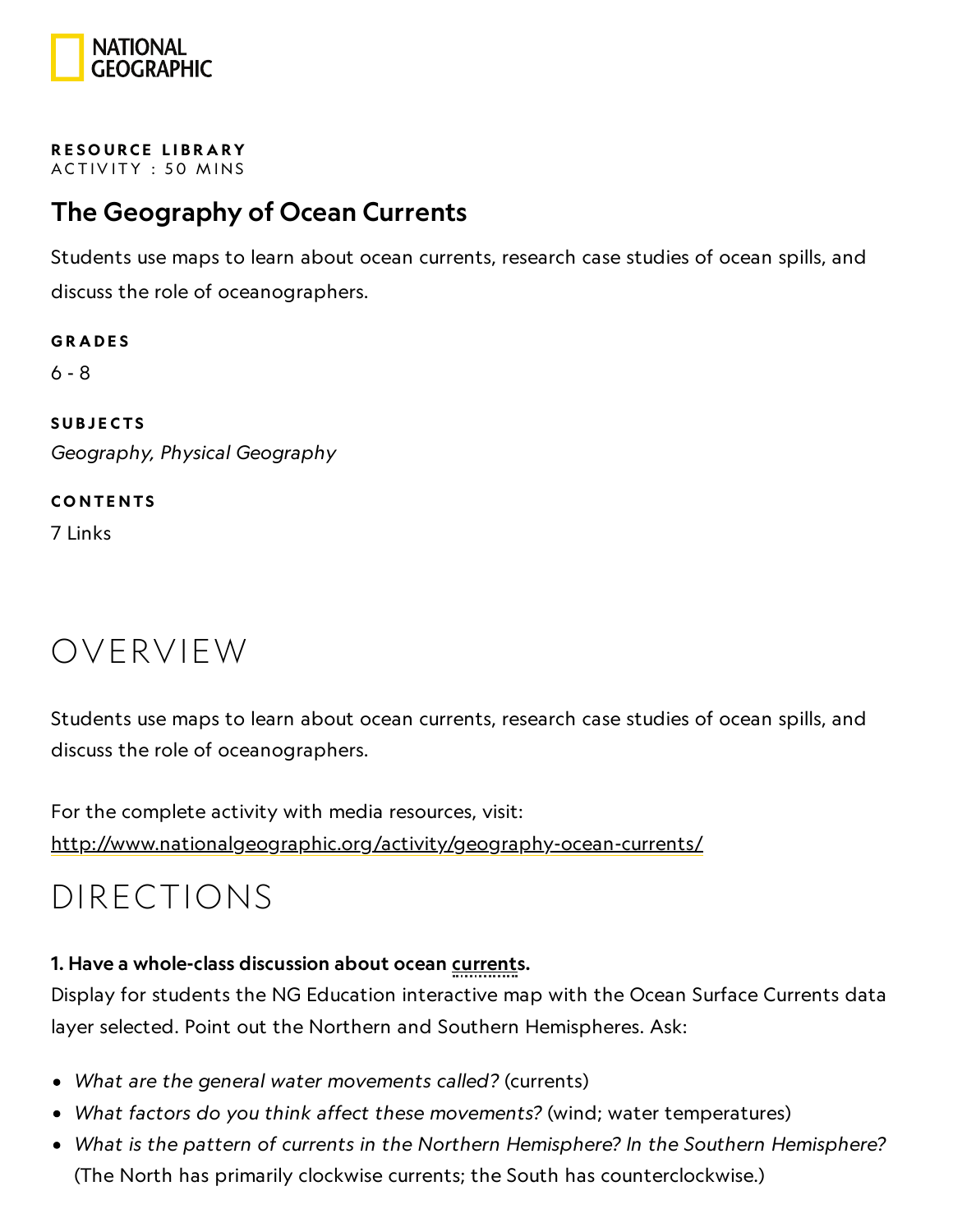- If you were on a cruise ship that sank off the coast of California, in which direction would your lifeboat most likely drift? (south)
- If tons of sewage and waste were dumped off the coast of the Mariana Islands, would it more likely reach Alaska or Hawaii? How? (Alaska; by floating along the Kuroshio current)

#### 2. Have students look at the NG Photo Gallery: Polluted Oceans.

View the National Geographic Photo Gallery: Polluted Oceans with students. Invite volunteers to read each caption aloud as you scroll through the gallery. Check to make sure that students understand that ocean currents are the primary way that all of the trash, oil, and other pollutants move around the Earth.

#### 3. Introduce the Great Pacific Garbage Patch.

Explain to students that one area of spiraling ocean currents has been nicknamed the Great Pacific Garbage Patch. This area is approximately twice the size of the United States. It accumulates marine debris that gets trapped by the clockwise currents. Go to the CNN article "Woman tackles 'Great Garbage Patch'" and find the interactive map on the page. Have students click on and read about the identified currents (Kuroshio, North Equitorial, and North Pacific) and the patch itself. Make sure students understand that there are many named currents that do not appear on this interactive.

#### 4. Have students research case studies of major ocean pollution events.

Divide students into six small groups. Assign each group one of the notable events listed below. Have groups use the National Geographic and Dr. Curtis Ebbesmeyer websites to find facts about their assigned events and report back to the class.

- 1989 Exxon Valdez oil spill
- 1990 Nike shoe spill
- 1991 arsenic drum spill
- 1992 rubber bath toy spill
- 1997 Lego spill
- 2010 Deepwater Horizon oil spill

# Extending the Learning

Have students read the page An Oceanographer Studies the Ocean on the NOAA website.

Ask: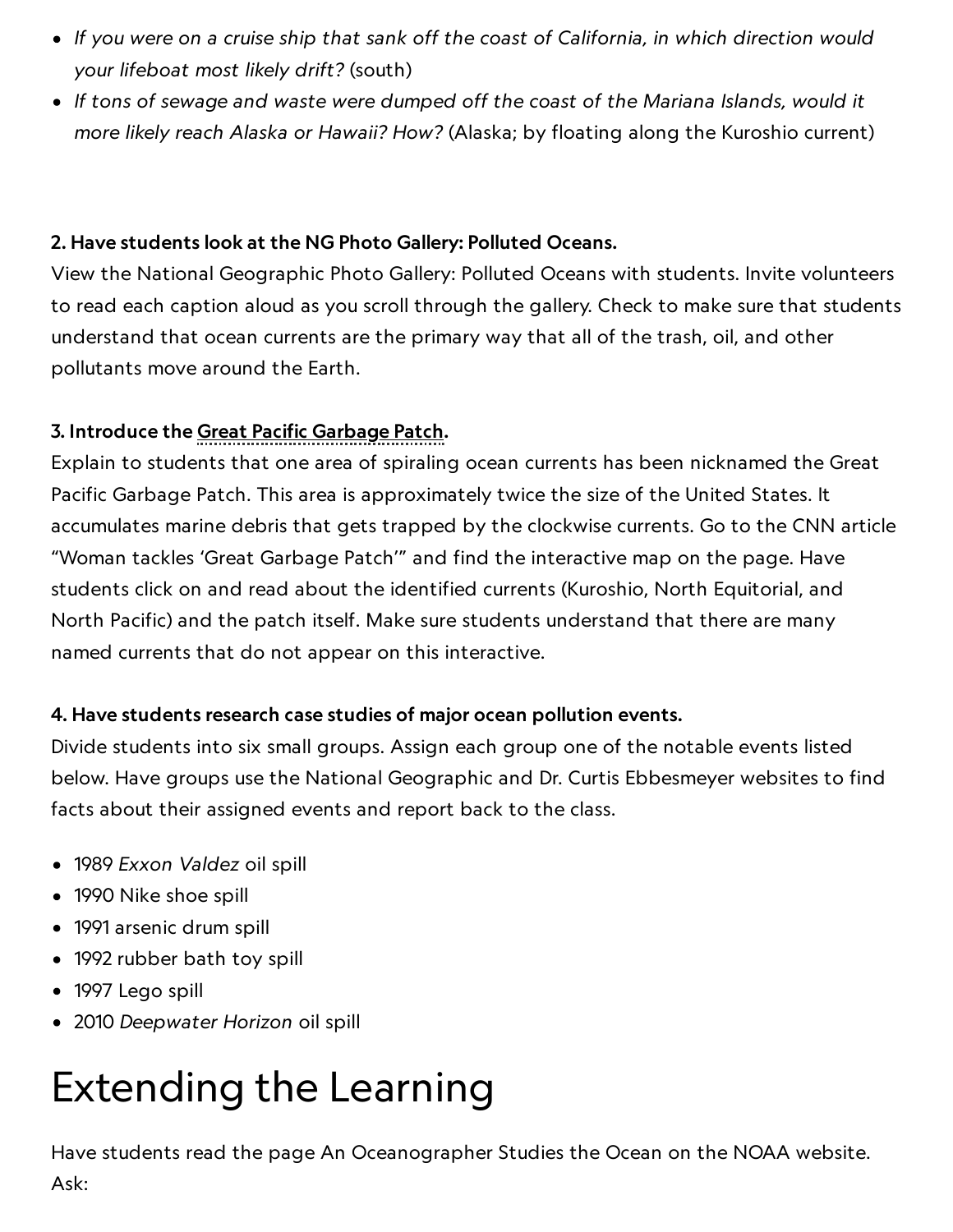- What topics do oceanographers study? (marine life, ecosystems, ocean circulation, plate tectonics, geology of the sea floor, and chemical and physical properties of the ocean)
- What kind of oceanographers study currents? (physical oceanographers)
- What kind of oceanographers study the effects of pollutants? (chemical oceanographers and marine chemists)

## OBJECTIVES

## Subjects & Disciplines

#### Geography

• <u>Physical [Geography](http://education.nationalgeographic.com/education/encyclopedia/geography/?ar_a=1)</u>

## Learning Objectives

Students will:

- describe how ocean currents move and what affects their movement
- explain how ocean currents move marine debris and collect it
- analyze case studies of major ocean pollution events
- explain the role of oceanographers

# Teaching Approach

Learning-for-use

# Teaching Methods

- Discussions
- Reading
- Visual instruction

## Skills Summary

This activity targets the following skills: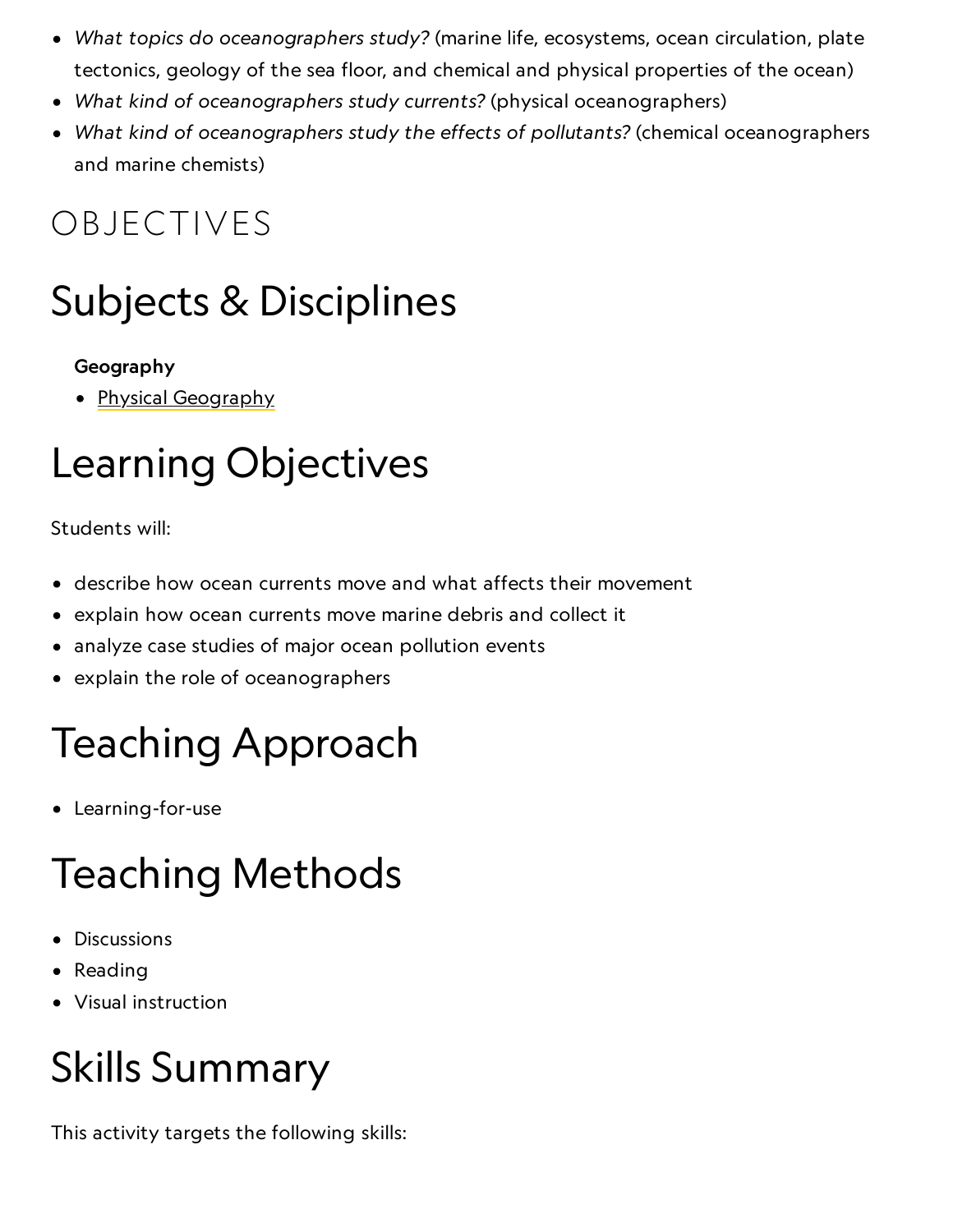- Critical Thinking Skills
	- Analyzing
	- Understanding
- Geographic Skills
	- Acquiring [Geographic](https://www.nationalgeographic.org/geographic-skills/2/) Information
	- Analyzing [Geographic](http://education.nationalgeographic.com/education/geographic-skills/4/?ar_a=1) Information

## National Standards, Principles, and Practices

#### NATIONAL GEOGRAPHY STANDARDS

#### • [Standard](https://www.nationalgeographic.org/education/standards/national-geography-standards/1/) 1:

How to use maps and other geographic representations, geospatial technologies, and spatial thinking to understand and communicate information

#### Preparation

#### What You'll Need

#### REQUIRED TECHNOLOGY

- Internet Access: Required
- Tech Setup: 1 computer per small group, Projector
- Plug-Ins: Flash

#### PHYSICAL SPACE

Classroom

#### GROUPING

- Large-group instruction
- Small-group instruction

## BACKGROUND & VOCABULARY

## Background Information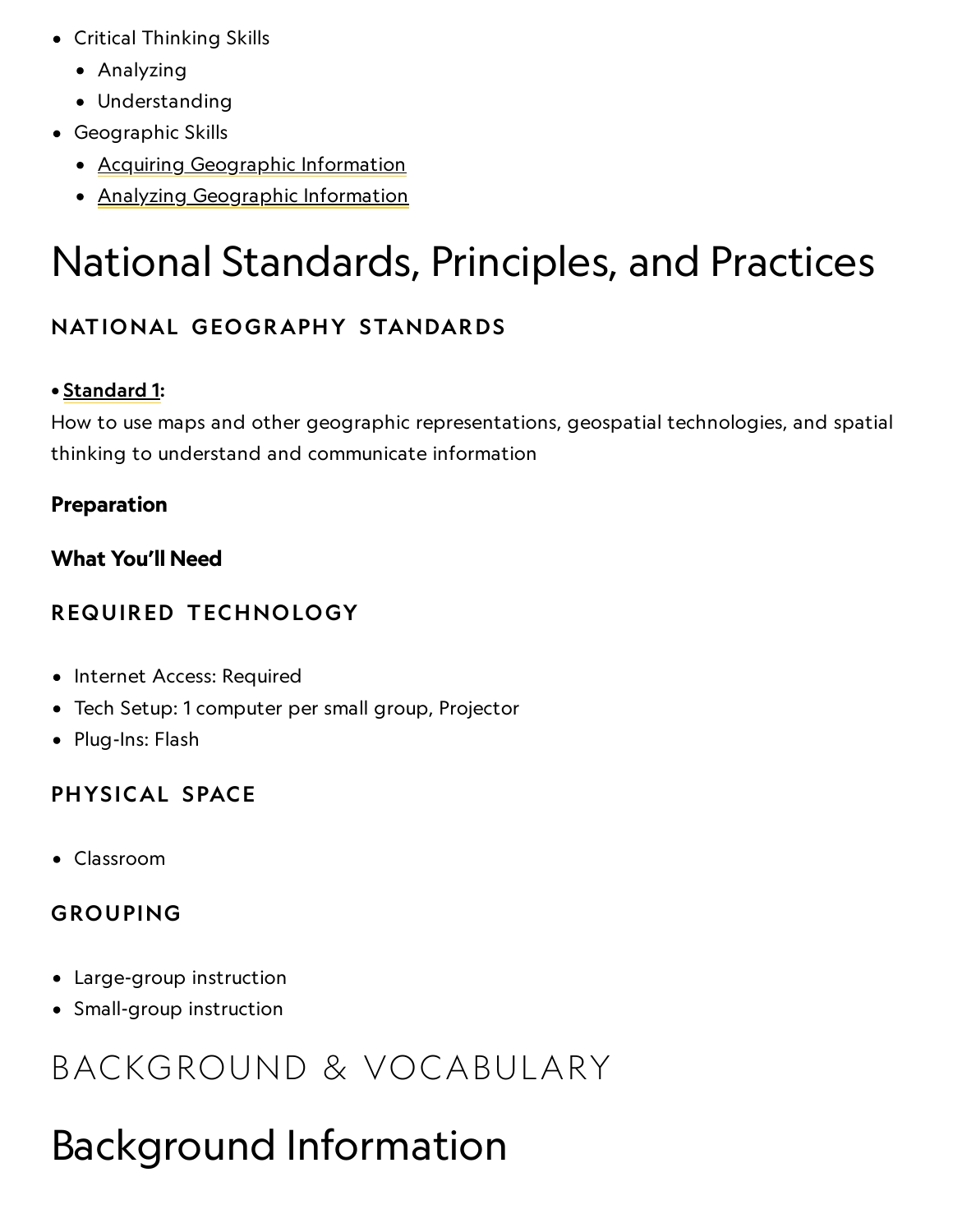Over 70% of planet Earth is covered with water. Although there are labels that separate names of different regions, the Earth ultimately has just one large, interconnected ocean. The currents of this one big ocean carry people, animals, and debris around the globe. Tracking marine debris is one way to learn more about currents and their impact on human activity.

# Prior Knowledge

### $[$ Recommended Prior Activities

- Our [Interconnected](https://www.nationalgeographic.org/activity/our-interconnected-ocean/) Ocean
- The Benefits of [Studying](https://www.nationalgeographic.org/activity/benefits-studying-ocean-currents/) Ocean Currents

## Vocabulary

| <b>Term</b>          | Part of       | <b>Definition</b>                                                     |
|----------------------|---------------|-----------------------------------------------------------------------|
|                      | <b>Speech</b> |                                                                       |
| current              | noun          | steady, predictable flow of fluid within a larger body of that fluid. |
| <b>Great Pacific</b> | noun          | area of the North Pacific Ocean where currents have trapped huge      |
| Garbage Patch        |               | amounts of debris, mostly plastics.                                   |

#### For Further Exploration

#### **Websites**

- Marine Conservation Biology [Institute: From](http://www.mcbi.org/shining_sea/s2ss_globe.htm) Sea to Shining Sea
- [NOAA: Marine](http://marinedebris.noaa.gov/) Debris Program

### PARTNER